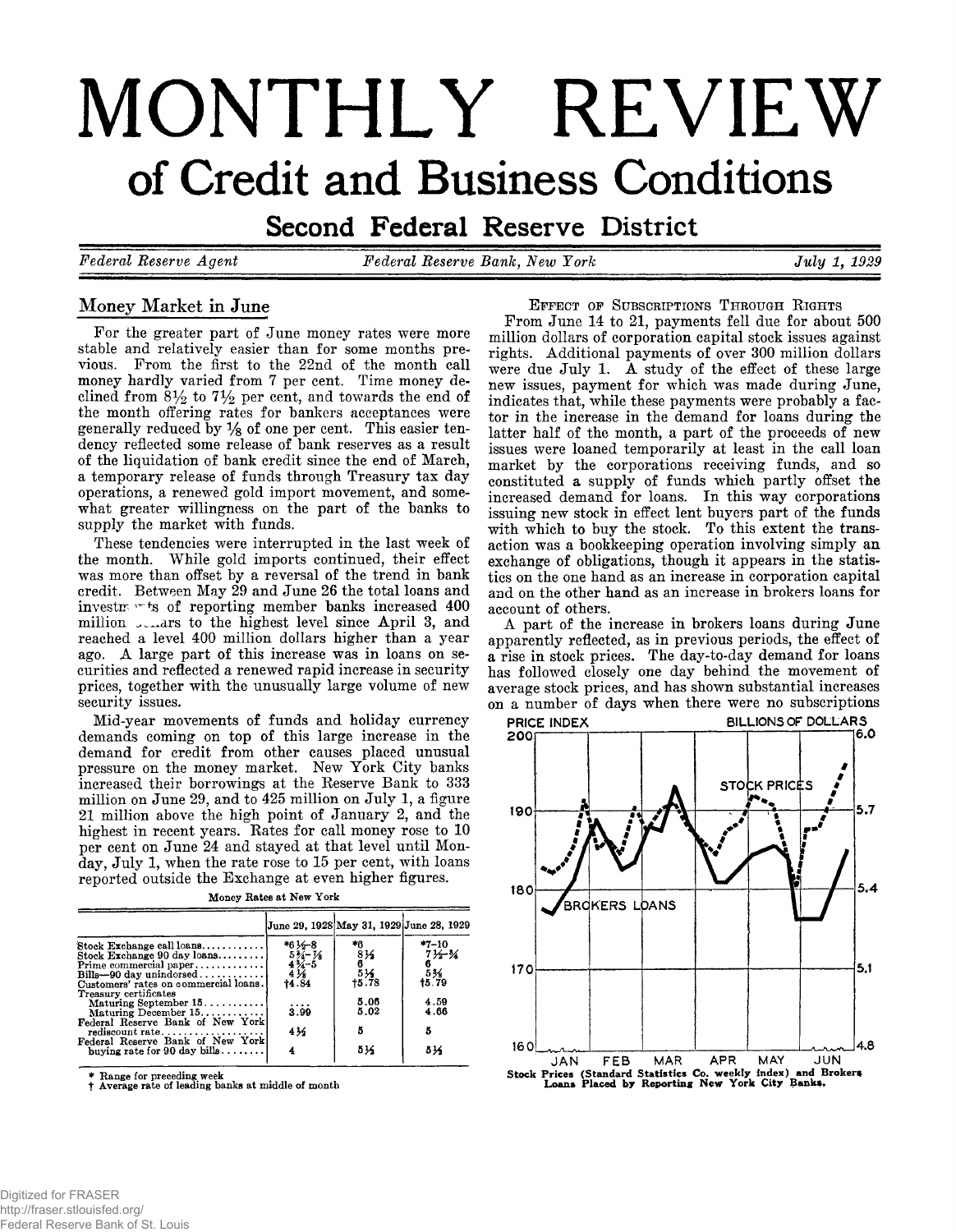**payable in sufficient amount to account for the increases in borrowings. The accompanying diagram indicates that the rise in brokers loans in June has been in general proportionate to the rise in stock prices. The increase in brokers loans was accompanied by some increase in bank deposits and consequently an increase in the reserve requirements of the New York City banks.**

#### **TREASURY OPERATIONS**

**For a few days around the June 15 tax period, Treasury operations tended to create a condition of ease in the money market. As usual, the Treasury paid out on June 15 a larger amount through interest payments and the redemption of maturing securities than it received through tax payments and other receipts on that day. In New York alone the excess of Treasury disbursements over receipts on June 15 amounted to over 150 million dollars. This gain of funds to the market enabled the New York banks to reduce their indebtedness at the Reserve Rank and several banks acquired substantial surplus reserves for a few days.**

**Such conditions ordinarily would tend to cause heavy offerings of funds in the call loan market, with a consequent decline in rates, but the day of the largest surplus of funds was Saturday when there was no market for loans, and by Monday, June 17, extraordinarily heavy income tax collections more than absorbed the surplus funds. Consequently, Stock Exchange call loans remained at the 7 per cent rate which had prevailed during the greater part of the first half of June. On the following days the continued collection of tax checks and resulting withdrawals of funds by out-of-town banks led to a rapid increase in the indebtedness of New York City banks, and with other causes led to firm money conditions.**

#### STRENGTH IN GOVERNMENT SECURITIES

**Yields on short-term Government securities showed a notable decline during the month. The new issue of nine months Treasury certificates of indebtedness, carry**ing a coupon rate of 5<sup>1</sup>/<sub>8</sub> per cent was heavily oversub**scribed and advanced immediately to a premium in the open market; so that the yield at the market price near** the end of the month had declined by about  $\frac{1}{2}$  per cent.<br>Long-term Government issues also were strong. This Long-term Government issues also were strong. **strength in Government securities is ascribable in part to purchases by corporations seeking employment for the proceeds of new stock issues.**

**Apparently due in part to the strong demand for the new Treasury issue, holdings of Government securities by reporting member banks showed an unusually small increase on the report date following June 15. Usually the Government security holdings of these banks are increased by about 100 million dollars or more after a new issue is sold, and subsequently decline as the securities are distributed to other investors. On June 19 of this year, however, the holdings of these banks increased only** 29 million dollars. **BILL MARKET** 

**During most of June, the investment demand was well in excess of the supply of acceptances coming into the market, with the result that dealers' portfolios of bills declined substantially and toward the end of the month were unusually small. The principal source of the demand for bills was foreign investors. Open market**

**offering rates were unchanged at 5 % per cent for unendorsed bills until near the end of June, when there was a reduction of** *Ys* **per cent.**

**In May the volume of bills outstanding showed a decline of less than \$4,000,000, the smallest decrease so far this year. Outstandings of \$1,107,000,000 on May 31 were \$66,000,000 larger than a year ago, according to the American Acceptance Council survey.**

#### COMMERCIAL PAPER MARKET

**Although the country bank investment demand for paper showed signs of increasing, the commercial paper market in general remained inactive in June. Supplies of new paper coming into the market were, if anything, smaller than in May. On May 31, outstandings through 23 firms were \$305,000,000, compared with \$351,000,000 at the end of April and \$541,000,000 on May 31, 1928. In June, the generally quoted rate for prime names continued to be 6 per cent, the rate that has prevailed since** early in April; notes of the less well known concerns continued to bear  $6\frac{1}{4}$  per cent interest.

## **Treasury Tax Period Operations**

**Transactions conducted by the Reserve Banks for the United States Treasury during the June tax period included for the country as a whole the redemption of about \$529,000,000 of 4 % per cent Treasury certificates of indebtedness, the payment of approximately \$98,000,- 000 of interest due on the public debt on June 15, the collection of close to \$550,000,000 of income taxes, covering the second quarterly payments on 1928 income, the sale and issuance of \$404,000,000 of new Treasury certificates bearing 5***Ys* **per cent interest and maturing March 1930, and the receipt of \$80,000,000 of interest from foreign governments on their funded indebtedness to the United States.**

**As usual a substantial part of these transactions occurred in New York. As a result the turnover of funds at the Federal Reserve Bank of New York, including operations for the Treasury as well as the ordinary banking transactions, reached a total on Saturday, June 15, of nearly 1\*4 billion dollars. This amount included only a small part of the income tax collections, as most of the tax checks were cleared on June 17 and on the following days; also the usual banking operations were in smaller volume than would have been the case on a full business day.**

**The principal operations for the Treasury and also ordinary banking operations on June 15 are summarized as follows:**

| <b>Fiscal Agency Operations:</b>              | \$174,000,000<br>90,000,000<br>31,000,000<br>80,000,000<br>16,000,000  |
|-----------------------------------------------|------------------------------------------------------------------------|
|                                               | \$391,000,000                                                          |
| Banking Operations:<br>Member bank loans paid | \$585,000,000<br>151.000.000<br>14.000.000<br>22.000.000<br>63,000,000 |
|                                               | \$835,000,000                                                          |
|                                               | \$1,226,000,000                                                        |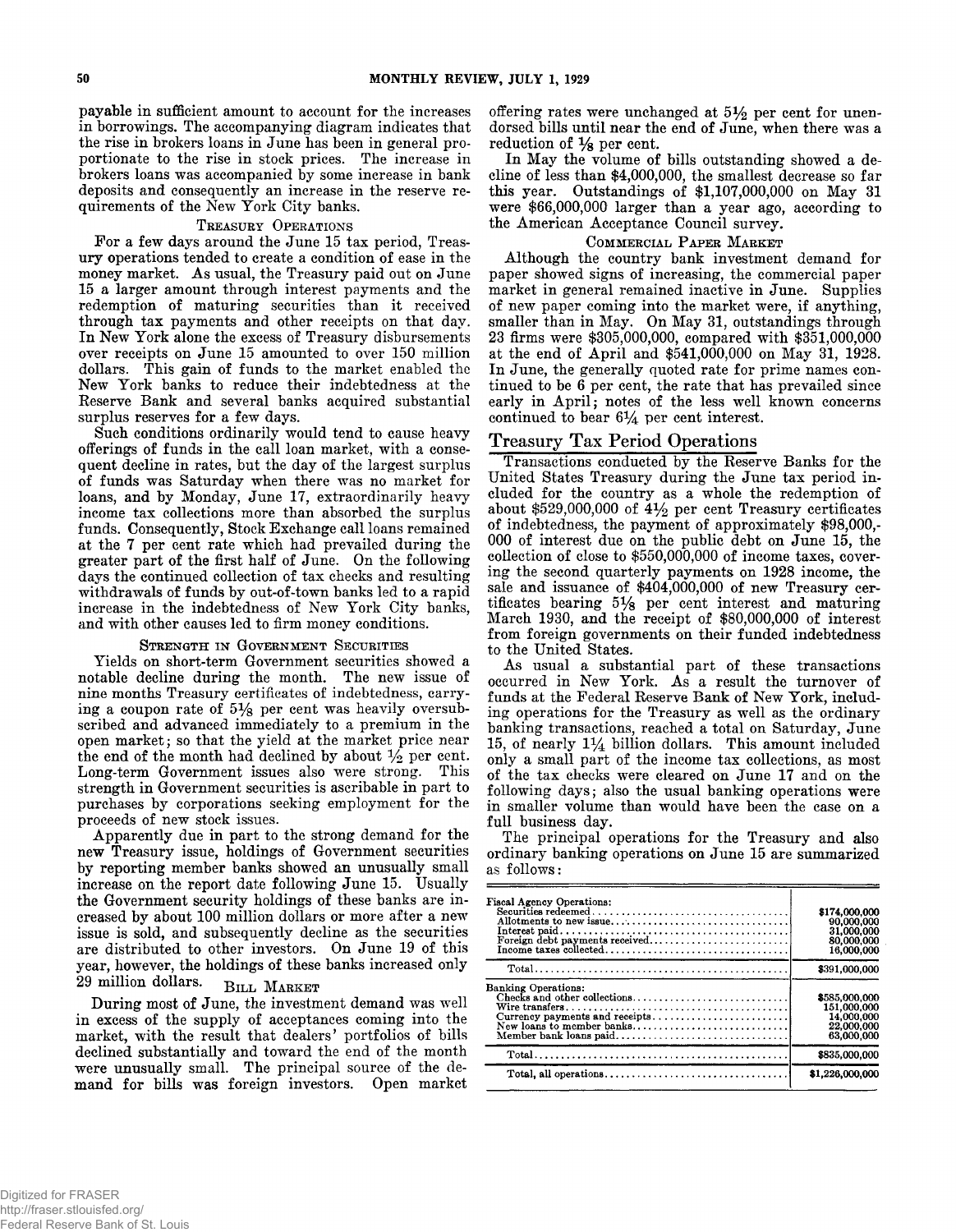## **Production of Monetary Gold**

**Estimates of world gold production and the net amount available for monetary purposes in 1928 and preceding years, published recently by Joseph Kitchin,\* are of particular interest as bearing on the question of the probable future adequacy of the supply of gold as the basis for the world's money and credit. These latest figures indicate that total world production has increased noticeably above the estimates made by Mr. Kitchin a few years ago, and that the amount available for monetary purposes has considerably exceeded expectations, especially during the past three years. Mr. Kitchin's figures for the past ten years, converted from sterling into dollar amounts, are as follows:**

| (In millions of dollars) |  |  |
|--------------------------|--|--|
|--------------------------|--|--|

|                              | Total<br>production      | Consumed<br>in arts<br>and<br>Orient | Balance<br>available<br>for money |
|------------------------------|--------------------------|--------------------------------------|-----------------------------------|
| 1919<br>1920<br>1921<br>1922 | 365<br>336<br>331<br>319 | 304<br>110<br>66<br>218              | 61<br>226<br>265                  |
| 1923<br>1924<br>1925         | 367<br>394<br>394        | 188<br>334<br>216                    | 101<br>179<br>60<br>178           |
| 1926<br>1927<br>1928         | 399<br>401<br>409        | 154<br>148<br>163                    | 245<br>253<br>246                 |

**During the first few years of this period there was a steady decline in gold production, which, however, was probably continued in 1922 only because of a strike in the Rand in that year. Mr. Kitchin in 1921 estimated that world production would rise from about 325 mil**lion dollars in 1921 to about 350 million in 1930. At that **time it appeared that the Rand had passed its maximum output, and that any increase in other producing areas would tend to be largely offset by a decline in this largest of producing gold fields.**

**It has developed, however, that the " New Rand" has increased its output considerably beyond expectations, and that the " Old Rand" has maintained its output at approximately the level of 1919-1920. In addition, gold production has been resumed in Russia, and has been materially increased in Canada. Consequently, world production rose in 1928 to above 400 million dollars. Mr. Kitchin now estimates that the annual production of gold will remain around 400 million dollars until 1940, after which he expects a marked decline.**

**Estimates of the net amount of new gold likely to be available for monetary uses have been even more difficult, due chiefly to the uncertainty as to the purchases of gold by the Orient. Chiefly because these purchases have been less than estimated, Mr. Kitchin's estimates of new gold to be added to the world stock of monetary gold have been materially exceeded. In the past ten years the average annual addition to the monetary gold stock has amounted to over 180 million dollars or about 1.8 per cent of the total stock, and in the past three years, the annual average has been close to 250 million dollars or about 2.3 per cent. For the next five years Mr. Kitchin estimates an average annual additon to the monetary gold stock of about 2 per cent.**

\* Harvard Review of Economic Statistics, May 1929.

**While it has been estimated by various economists that an annual increase of 3 per cent in the gold stock was** required before the War to provide the gold base for the **increasing currency and credit requirements of the world's trade, without a decline in the price level, there have been several developments during recent years which would tend to reduce the need for gold. These include the partial substitution in several countries of deposits in gold standard countries for actual gold holdings, following the heavy movement of gold to the United** States during and after the War; the withdrawal of gold **currency from circulation in many countries; and a reduction in legal gold reserve requirements, especially in the United States, accompanying the establishment of the Federal Reserve System.**

#### New Financing

**Security offerings in May, reported by the Commercial and Financial Chronicle, reached a total of \$1,500,000,000, of which \$1,100,000,000 represented new capital, the largest total ever reported for any month. This very large volume was chiefly the result of an unusual amount of direct offerings by corporations to their stockholders in the form of rights to subscribe to new securities. Stock offerings by domestic corporations totaled \$863,000,000, as compared with \$294,000,000 a year ago, and bond offerings amounted to \$426,000,000, as against \$320,000,000 in May 1928.**

**Financing through the issuance of rights included an offering of \$142,000,000 of common stock by the United States Steel Corporation; \$119,000,000of Anaconda Copper Mining Company stock; \$219,000,000 of American Telephone and Telegraph convertible debentures; \$87,000,000 of common stock of the Pennroad Corporation offered to Pennsylvania Railroad stockholders; \$51,000,000 of Bethlehem Steel Corporation stock; and a number of other issues, individually somewhat smaller, but at the same time totaling a substantial amount. While these issues were announced in May, actual payments for the bulk of the securities fell due between the middle of June and the fifth of July, and consequently had no effect upon the money market until that time. The proceeds of several of the offerings to stockholders, notably the Anaconda Copper, United States Steel, and American Telephone and Telegraph issues, will be used in part to retire outstanding obligations of these companies on maturity or call dates in the near future.**

**May municipal and State financing was larger than a year ago for the first time in a number of months, due to the inclusion of \$52,000,000 of corporate stock of the City of New York which was taken for private account at a 4.81 per cent interest cost to the city. New foreign financing in this country, including flotations by domestic corporations for employment in foreign countries, was considerably heavier than in April, but still was less than half of the volume of May 1928.**

**In June, there was some decline in security offerings — both bond and stock issues— of domestic industrial, public utility, and railroad corporations; also a marked decrease in flotations by investment trusts and other financial companies.**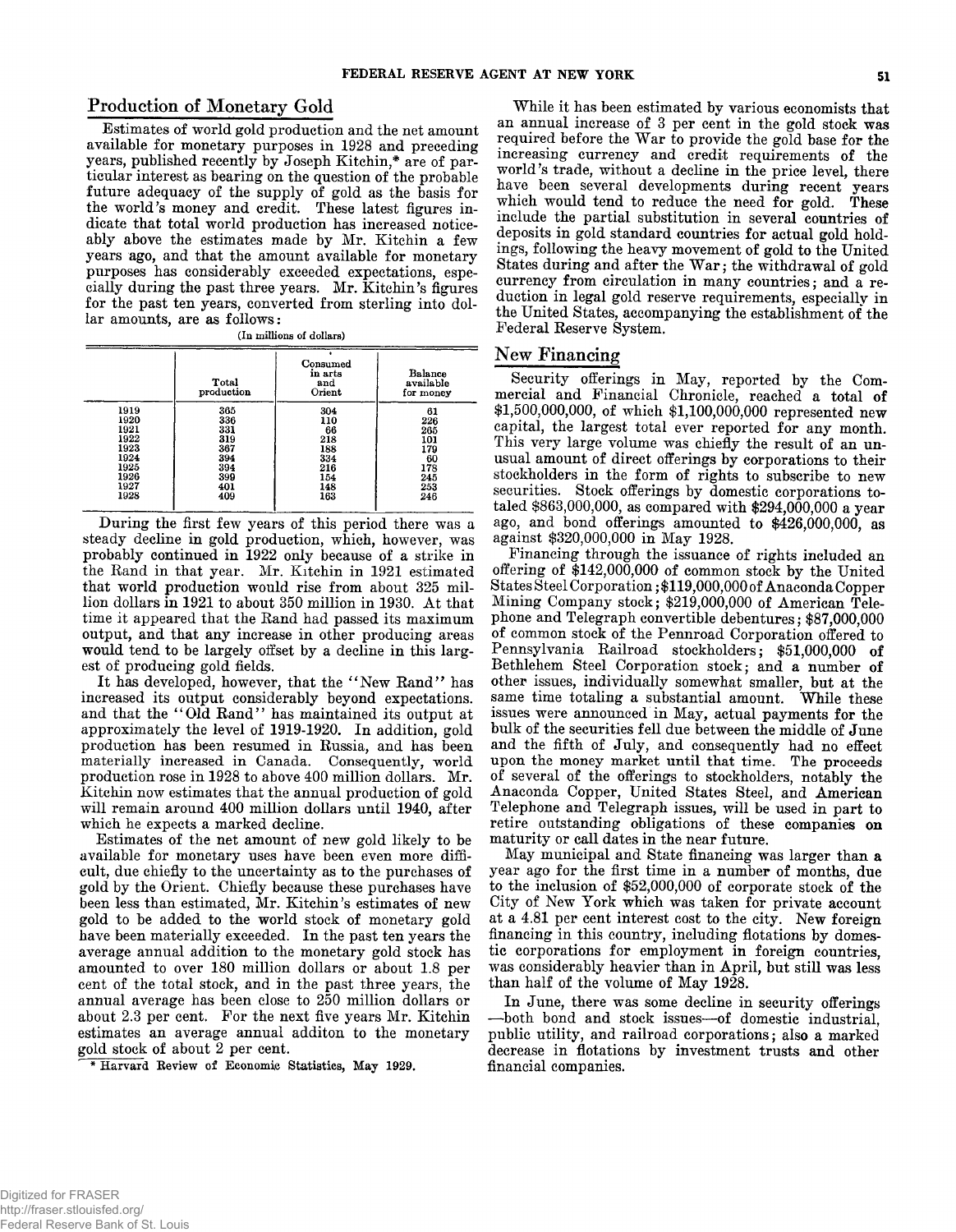

#### **Security Markets**

**During June the general level of stock prices made a net advance of about 14 per cent from the low point of late May, and reached a new high level for all time on** June 29. The principal element in this rise was an ad**vance of 29 per cent in the prices of public utility shares to higher levels than ever before, but there was an advance also of 11 per cent in representative industrial** and railroad stocks. The advance in the rail issues car**ried average prices to new high levels, slightly above their previous high point of February, and industrial stocks advanced to a level close to their high average reached early in May. The volume of trading on the New York Stock Exchange was not as large as in previous months; the daily turnover declined in the second week of June to a little over 2 million shares, and for the month the average was around 3 million shares, notwithstanding a few 4 million share days towards the end of the month.**

**Bond prices fluctuated without any discernible trend during June. There was a slight advance in domestic corporation and foreign bonds in the first part of the month, but subsequently prices declined again and toward the end of June were at approximately the lowest level of the past three years. The average price of the eight long-term United States Government bonds now outstanding, after holding steady during the first part of the month, advanced more than** *Y2* **point after midmonth.**

### **Foreign Exchange**

**During June the pound sterling continued to display marked weakness. It remained throughout most of the month below \$4.85, and fell on the 15th to \$4.84% , at which point gold could be brought with a small profit from London to New York. About \$9,300,000 was so imported, with but slight effect; apart from a temporary recovery to \$4.85 3/32 on the 27th, sterling was quoted during most of the second half of the month at \$4.84 13/16, a level at which gold might still be taken for shipment here.**

**Other major European exchanges were generally fea-**

**tureless. Guilders, which had strengthened in April and** lost  $3\frac{1}{4}$  points in May, weakened further in June, standing at \$0.4016<sup>1</sup>/<sub>2</sub> on the 27<sup>th</sup>, or three and one-half **points below par. The reichsmark maintained itself easily above its parity of \$0.2382 with a high of \$0.2386^4 on the 19th and a closing quotation of \$0.2383 on the 27th. This strength reflected in part the reopening of the market to German borrowing, signalized by a number of short and long term loans. The French franc, which has generally been quoted below \$0.0391, crossed that level on the 17th and has firmed at around \$0.0391%. The return to Paris of funds needed for June-end balance purposes may account for this strength. The lira was quiet at \$0.0523***Ys^A-* **The Swedish crown was the only currency to display the decided strength which has in earlier years been normal at this season to most European exchanges. Aided by the close of its** spring import season, it advanced from \$0.26731/2 to one **point over par at \$0.2681 on the 27th. The peseta fluctuated widely, reaching a high of \$0.1432 on the 11th, weakening later to \$0.1395, and closing the month around \$0.1416y2.**

**In the Far East the yen continued its slow decline, sliding off from \$0.4416 on the 1st to \$0.4380 at last report. The Canadian dollar, ruling at a discount of about** *7/s* **Per cent, derived no benefit from the shipment of \$2,000,000 in gold made in June. The Argentine peso, moving in a range of \$0.956014 to \$0.9487%, showed no marked recovery, despite the arrival of \$14,500,000 in gold from Buenos Aires.**

#### **Central Bank Rate Changes**

With the exception of a decrease in the discount rate **of the Imperial Bank of India from 6 to 5 per cent on June 6th, there were no changes in the official rates of the foreign central banks in June. Sixteen central banks have increased their rates since the New York bank rate was raised to 5 per cent in July 1928. Of thirty-six foreign central bank rates on record here, 28 are higher than the rate of the Federal Reserve Bank of New York, 3 are on a level with it, and 5 are lower.**

#### Gold Movement

**The decline of the pound sterling to \$4.84% in June brought about a resumption of the flow of gold from London to New York which was interrupted last February by the raising of the Bank of England discount rate** from  $4\frac{1}{2}$  to  $5\frac{1}{2}$  per cent. During the month, \$9,278,000 **in gold was received in New York from London and a further shipment of approximately \$5,000,000 was reported from London on the 27th. A Canadian shipment of \$2,000,000 was also received— the first since the \$4,000,000 shipped last March— and arrivals totaling \$14,522,000 reached New York from Buenos Aires in June. Earmarkings for foreign account increased by \$7,500,000, but exports were negligible.**

**The preliminary figures for the month are as follows: imports, \$26,348,000; exports, \$271,000; increase in gold earmarked, \$7,502,000; net gain of gold to country, \$18,575,000. The June inflow follows substantial gains of gold in each of the preceding four months. The net**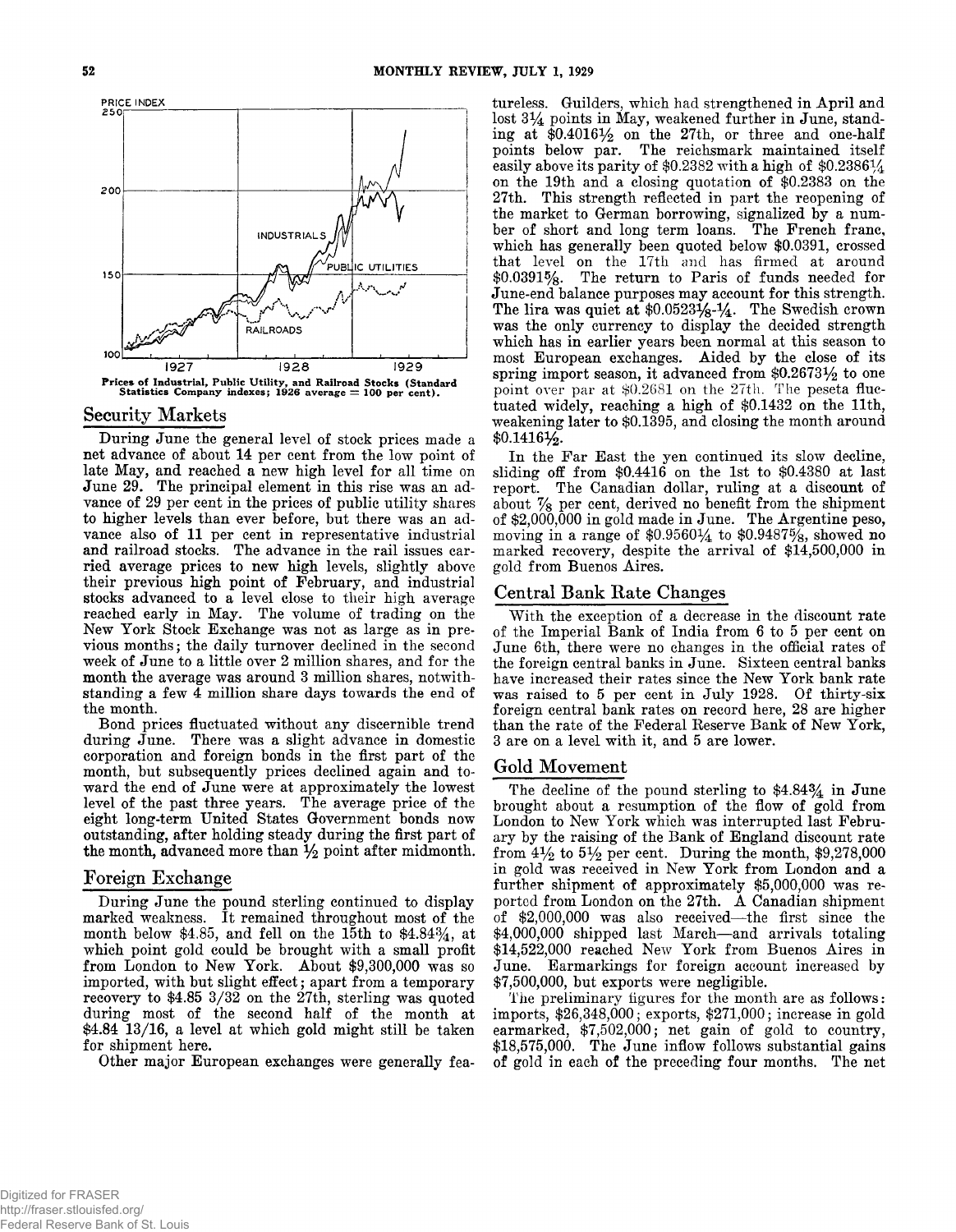**gain in the first six months of 1929 was approximately \$170,000,000, compared with a net loss in January to June 1928 of \$278,900,000.**

**The principal gold movement of interest abroad was the resumption, late in June, of German takings of gold in London which were reported to a total of about \$29,000,000.**

#### **International Payments of the United States**

**The annual study of the balance of international payments of the United States, recently issued by the Department of Commerce, shows several substantial changes in 1928 compared with the previous year. The merchandise export balance of this country was over 250 million dollars larger in 1928 than in 1927, and was the largest in several years. Tourist expenditures showed a further moderate increase, and were larger than in any previous year.**

**Among the most interesting items were the estimated capital movements shown in the report. New investments abroad by Americans are estimated to have increased more than 350 million dollars over 1927, and new foreign investments in the United States are calculated at a figure nearly 325 million dollars higher. Public offerings of new foreign securities in this country declined somewhat in 1928, due to the fact that, following an exceptionally large volume of flotations during the first half of the year, rising money rates caused a substantial reduction in new issues in the latter half, but it is estimated that the decline in public offerings was more than offset by a substantial increase in purchases of securities from foreigners in small lots during the year.**

**The merchandise export balance of the United States in 1928 was so large as to require an amount in settlement more than equal to the net amount of new American investments abroad over foreign investments in the United States. The withdrawal of 272 million dollars of gold from this country was largely reflected in a reduction in foreign funds held by banks in the United States.**

**The following is a< brief summary of the Department of Commerce estimates for 1928, with comparable figures for 1927.**

**(In millions of dollars)**

|                                                                                                                                   | 1927                                                | 1928                                                 |
|-----------------------------------------------------------------------------------------------------------------------------------|-----------------------------------------------------|------------------------------------------------------|
| Commodity transactions:<br>Net merchandise exports<br>Miscellaneous invisible items:                                              | $+583$                                              | $+837$                                               |
| Tourist expenditures<br>$Interest on private investments$ abroad<br>War-debt receipts of U.S. Government<br>Immigrant remittances | $-444$<br>$+519$<br>$+206$<br>$-206$<br>— 66<br>- 4 | —525<br>$+523$<br>$+210$<br>$-189$<br>$-84$<br>$-42$ |
| Total commodity and invisible items                                                                                               | $+588$                                              | $+730$                                               |
| New foreign investments in $U$ , S., net<br>Reduction in net debt of U.S. banks to foreigners                                     | $-853$<br>$+158$                                    | $-1217$<br>$+481$<br>$-226$                          |
|                                                                                                                                   | $-695$                                              | $-962$                                               |
| Gold shipped or earmarked, net                                                                                                    | $+154$                                              | $+272$                                               |
| Net discrepancy                                                                                                                   | 47                                                  | 40                                                   |
| $+ 37 - 4 - 12 - 12 - 3$                                                                                                          |                                                     |                                                      |

**\* Not reported.**

# **Foreign Trade**

**The foreign merchandise trade of the United States declined in May. Exports showed more than the usual**

**seasonal reduction, and the total valuation of \$387,000,- 000 was \$36,000,000 smaller than in May 1928, the first decrease from a year previous since last September. Imports, valued at \$401,000,000, declined less than usual from April and were \$47,000,000 larger than a year ago. Consequently, there resulted an unfavorable balance of trade for the first time in three years.**

**Compared with the previous month, exports of finished manufactures showed the largest decline— the second successive heavy decline among these products from the very high level of March. Compared with a year ago, nearly the entire loss in the value of total exports is accounted for by a reduction in the value of crude materials exported, chiefly raw cotton.**

**Imports in May were again the largest in the corresponding month of any year since 1920. Increases over a year ago were quite general among the various groups. The largest gain of \$27,000,000 was in the group of semimanufactures, which consisted mainly of copper, brass, tin, and paper stock. Imports of finished manufactures increased \$9,000,000 in value. The volume of raw silk imports was somewhat smaller than a year ago, but quantity receipts of crude rubber, although considerably less than in the past few months, were about 50 per cent larger than in May 1928.**

#### **B u ild in g**

**Building contracts awarded in 37 States east of the Rockies, after increasing to a volume equal to that of a year ago in April, declined to 12 per cent below in May.** This decline, reported by the F. W. Dodge Corporation, **was principally the result of a 34 per cent reduction in the figures reported for the New York and Northern New Jersey district; other reporting districts combined had a loss of less than 4 per cent from a year ago. For all districts, total residential contracts in May were considerably below a year ago, and public works and utilities projects were somewhat smaller, but contracts for commercial and industrial buildings together were well above the level of May 1928. A continued decline in June is indicated by figures for the first three weeks, the daily average of which was 17 per cent smaller than a year ago. The decline again was chiefly in the New York district.**

**The decline from last year in total building contracts awarded during the first five months has amounted to 11 per cent in the case of the 37 reporting States, and to 24 per cent for the New York and Northern New Jersey district alone. Two districts— the Pittsburgh and the Northwestern— have shown increases over a year ago, and all of the remaining districts have had much smaller reductions than the New York territory.**

# **Employment and Wages**

**Factory employment in New York State declined only 0.8 per cent in May, while the usual decline amounts to** 1.7 per cent. This bank's index consequently advanced **further, and reached the highest level since the autumn of 1926. The index, which is based on employment in representative factories, as reported by the State Department of Labor, but which has been adjusted to allow for the usual seasonal variations and to bring the general level into agreement with total factory employ-**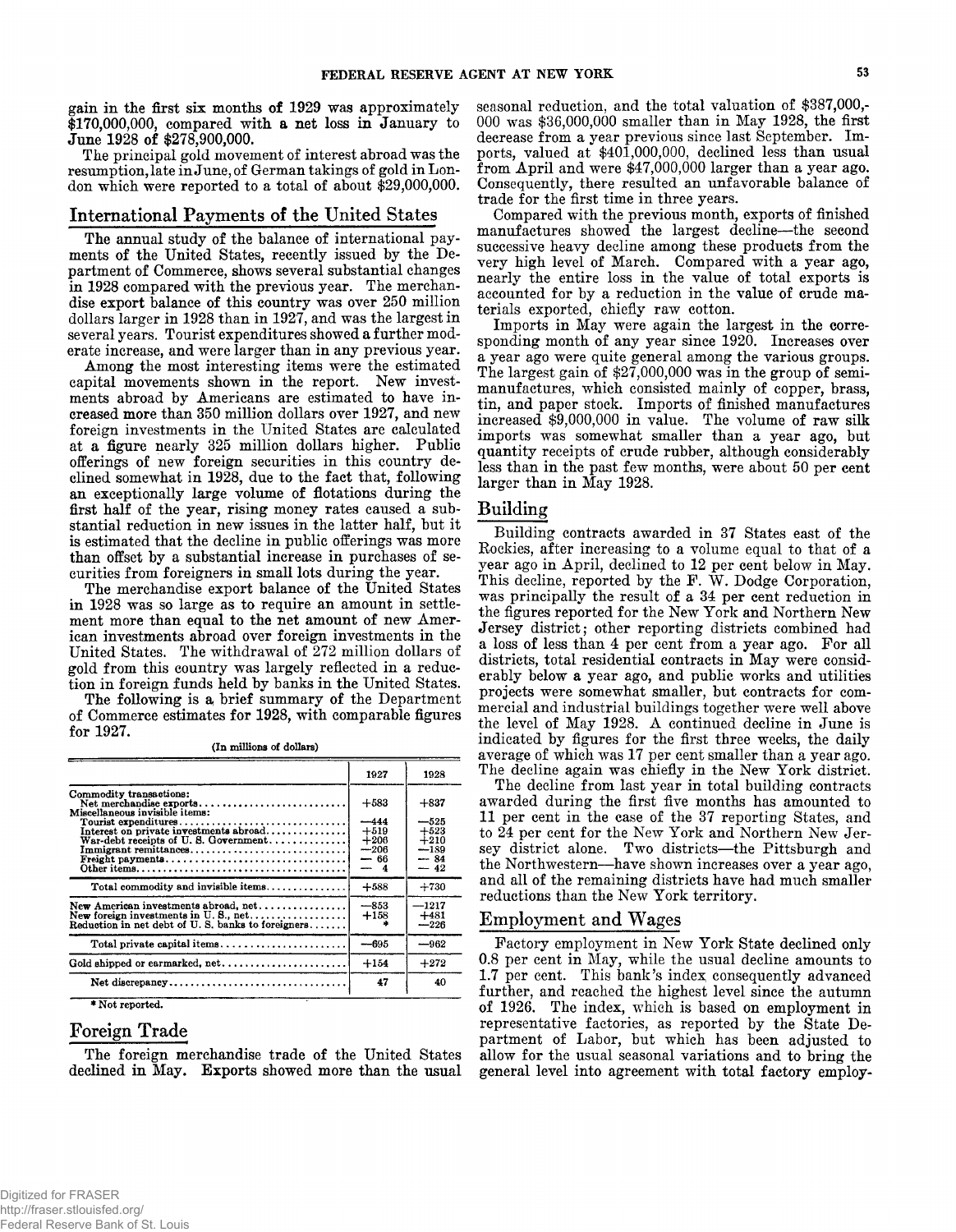

**ment as reflected by census data, is shown in the accompanying diagram.**

**Highly satisfactory employment conditions are attested to also by a continued high level of voluntary labor turnover— the highest for any May in five years and by the comparatively large number of orders for workers relative to applications for employment at State Employment Bureaus. Also, there are reports that outof-door activities are absorbing a large volume of labor, particularly for agricultural work and for highway and railroad construction; in fact there are some indications of a shortage of experienced farm labor.**

**Average weekly earnings of New York State factory employees in May were practically unchanged from those of April, and established a new high level for the month of May. Payrolls were the largest for any May since 1923.**

## **Production**

**Production in leading industries continued at an unusually high level in May. Output of pig iron increased to a new record, exceeding for the first time the high figures of May and June 1923. Production of steel ingots advanced to a new high record, whereas usually production in May is considerably below the March peak. Output of motor trucks also exceeded that of any previous month; passenger automobile production declined only slightly more than is usual in May, and was the second largest for any month on record.**

**Mining of bituminous coal in May was at a higher rate than had prevailed at that season for some years past, but output of anthracite declined slightly, whereas usually there is an increase over April. Production of coke was the largest for any month since May 1923. Further curtailment of average daily petroleum production for the month of May is indicated by preliminary figures, but data show that production reached its lowest level early in the month, and has subsequently increased sharply to a new high record. Mine production of copper was curtailed slightly in May from the very large output of April.**

**Mill consumption of silk declined sharply in May, but cotton consumption increased considerably, and our index reached the highest level since September 1927. Other increases after seasonal allowance were in the output of wheat flour, tobacco products, shoes, newsprint paper, tin deliveries, and zinc, while declines occurred in woolen mill activity, in\* output of the meat packing industry, and in sugar meltings.**

**Trade reports for June indicate the development of some irregularity in the industrial situation. Unfilled orders of the United States Steel Corporation declined only 124,000 tons in May, the smallest decline for that month since 1922, and as a result the rate of steel mill output in June was little lower than in May. Curtailment in automobile production, however, is reported to have been somewhat more than the usual decline. Output of petroleum continuously increased, and in each of the first three weeks of June established a new high record.**

**(Computed trend of past years=100 per cent; adjusted for seasonal variations)**

|                                                                                                                                                                                                                                                                                                                                                                                                                                                       | 1928                                                                                                     |                                                                                                       | 1929                                                                                                     |                                                                                                              |
|-------------------------------------------------------------------------------------------------------------------------------------------------------------------------------------------------------------------------------------------------------------------------------------------------------------------------------------------------------------------------------------------------------------------------------------------------------|----------------------------------------------------------------------------------------------------------|-------------------------------------------------------------------------------------------------------|----------------------------------------------------------------------------------------------------------|--------------------------------------------------------------------------------------------------------------|
|                                                                                                                                                                                                                                                                                                                                                                                                                                                       | May                                                                                                      | Mar.                                                                                                  | Apr.                                                                                                     | May                                                                                                          |
| Producers' Goods<br>Pig iron $r, \ldots, \ldots, \ldots, \ldots, \ldots, \ldots, \ldots, \ldots$<br>Steel ingotsr<br>$\text{Cottom consumption} \dots \dots \dots \dots \dots \dots$<br>Woolen mill activity*<br>$Petroleum \ldots \ldots \ldots \ldots \ldots \ldots \ldots$<br>Bituminous coal<br>Copper, U.S. minesr<br>Tin deliveries<br>Leather, sole<br>$Cement \ldots \ldots \ldots \ldots \ldots \ldots \ldots \ldots \ldots$<br>$W$ ood pulp | 107r<br>109r<br>97<br>85<br>115<br>108<br>82<br>110<br>105r<br>93<br>98<br>87<br>112<br>125<br>99        | 117r<br>118r<br>102<br>95<br>113<br>112<br>79<br>114<br>128r<br>99<br>94<br>114<br>94<br>100<br>102   | 118r<br>122r<br>106<br>98<br>130<br>110<br>90<br>118<br>134r<br>112r<br>99<br>123<br>101<br>111r<br>105  | 126r<br>135r<br>111<br>94 <sub>p</sub><br>109<br>109p<br>90<br>128<br>131r<br>113<br>101<br>134<br>94<br>112 |
| Consumers' Goods<br>Cattle slaughtered<br>Sheep slaughtered<br>Calves slaughtered<br>Farm produce shipped<br>Sugar meltings, $U. S.$ ports<br>Gasoline<br>Anthracite coal<br>Paper, newsprint<br>Printing activity<br>$\text{Tobase}$ products<br>Boots and shoes<br>Automobile, passengerr<br>Automobile, truckr                                                                                                                                     | 100<br>101<br>109<br>82<br>103<br>109<br>67<br>96<br>114<br>96<br>106<br>108<br>96<br>122<br>103r<br>94r | 89<br>89<br>104<br>79<br>98<br>98<br>91<br>100<br>73<br>86<br>116<br>104<br>96<br>121<br>146r<br>135r | 102<br>96<br>124<br>79<br>113<br>109<br>91<br>98<br>100<br>87<br>116<br>120<br>96<br>132<br>137r<br>146r | 96<br>94<br>128<br>70<br>107<br>116<br>73<br>90<br>92<br>124<br>106 <sub>p</sub><br>133r<br>154r             |
| * Seasonal variation not allowed for                                                                                                                                                                                                                                                                                                                                                                                                                  | p Preliminary                                                                                            |                                                                                                       | r Revised                                                                                                |                                                                                                              |

# **Indexes of Business Activity**

**Average daily car loadings of heavy bulk freight increased more than usual in May, but loadings of merchandise and miscellaneous freight, which had shown more than the usual expansion in April, declined slightly. Foreign trade showed mixed changes; exports had a further decline of more than seasonal proportions, but imports declined less than usual, and our import index reached the high levels prevailing in 1926. After seasonal allowance, sales of both department stores and** mail order houses increased in May; our adjusted index **of department store sales did not equal the high level of last March, but was higher than in May 1928.**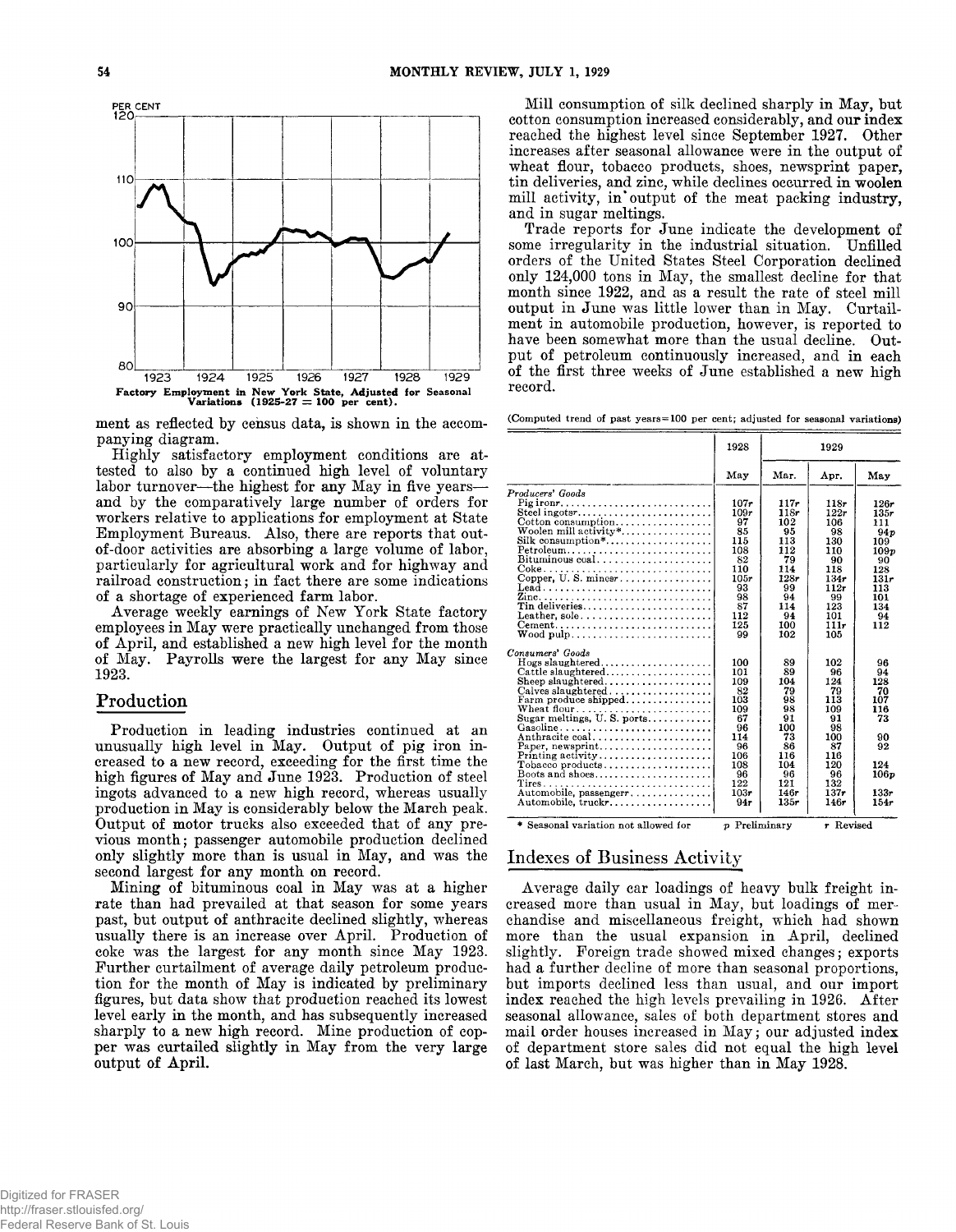**This bank's indexes of business activity in which allowance has been made for the usual seasonal variations, for year-to-year growth, and where necessary for price changes, are shown in the following table.**

| (Computed trend of past years=100 per cent; adjusted for seasonal variations) |  |  |  |  |  |  |  |
|-------------------------------------------------------------------------------|--|--|--|--|--|--|--|
|-------------------------------------------------------------------------------|--|--|--|--|--|--|--|

|                                                                                                                                                                                                                                                                                                                                                                                                              | 1928                                                                    |                                                                         | 1929                                                                     |                                                                   |  |
|--------------------------------------------------------------------------------------------------------------------------------------------------------------------------------------------------------------------------------------------------------------------------------------------------------------------------------------------------------------------------------------------------------------|-------------------------------------------------------------------------|-------------------------------------------------------------------------|--------------------------------------------------------------------------|-------------------------------------------------------------------|--|
|                                                                                                                                                                                                                                                                                                                                                                                                              | May                                                                     | Mar.                                                                    | Apr.                                                                     | May                                                               |  |
| Primary Distribution<br>$Car$ loadings, merchandise and misc<br>$\text{Exports.} \dots \dots \dots \dots \dots \dots \dots \dots \dots$<br>$\mathbf{Imports} \dots \dots \dots \dots \dots \dots \dots \dots \dots \dots$<br>Panama Canal traffic                                                                                                                                                            | 105<br>96<br>104<br>105<br>84<br>100                                    | 103<br>87<br>110<br>110<br>90<br>101                                    | 106<br>102<br>100<br>122<br>91<br>104                                    | 105<br>104<br>95p<br>124p<br>107 v                                |  |
| Distribution to Consumer<br>Department store sales, 2nd $Dist$<br>Chain grocery sales<br>Other chain store sales<br>$\mathbf{Mail}$ order sales<br>Life insurance paid for<br>Advertising<br>eneral Business Activity                                                                                                                                                                                        | 101<br>103<br>98<br>101<br>100<br>95                                    | 107<br>96<br>102<br>106<br>107<br>99                                    | 101<br>94<br>94<br>119<br>102<br>97                                      | 103<br>94<br>103<br>126<br>101<br>98                              |  |
| Bank debits, outside of New York City.<br>Bank debits, New York City<br>Velocity of bank deposits, outside of<br>$New York City \ldots \ldots \ldots \ldots \ldots$<br>Velocity of bank deposits, New York City<br>Shares sold on N.Y. Stock Exchange<br>Electric power<br>Employment in the United States<br>$B$ usiness failures<br>Building contracts, 36 States<br>New corporations formed in N.Y. State | 111<br>167<br>117<br>169<br>307<br>92<br>108<br>96<br>113<br>144<br>121 | 113<br>194<br>128<br>216<br>338<br>84<br>106<br>100<br>101<br>91<br>109 | 109<br>170<br>121<br>195<br>304<br>85<br>110<br>101<br>112<br>121<br>112 | 107<br>178<br>123<br>201<br>329<br>87<br>101<br>106<br>119<br>112 |  |
| Composite index of wages<br>$Cost of living \ldots \ldots \ldots \ldots \ldots$                                                                                                                                                                                                                                                                                                                              | 177<br>222<br>171                                                       | 180<br>227<br>171                                                       | 179<br>226<br>171                                                        | 179<br>226<br>171                                                 |  |

*p* **Preliminary**

## **Wholesale Trade**

**May sales of reporting wholesale dealers in this district showed an average increase of 7 per cent over last year. Sales of diamonds were considerably larger than a year ago and sales in all other reporting lines except hardware showed at least small increases. The Silk Association also reported a substantial increase in quantity sales of silk goods, as compared with a year ago. Sales reported by the National Machine Tool Builders Association continued to be much larger than last year,** and were more than  $2\frac{1}{2}$  times as large as in May 1927.

| Commodity                                                                                                                                                                                                                    | Percentage<br>change<br>May 1929<br>compared with<br>April 1929                                                       |                                                                                                                             | Percentage<br>change<br>May 1929<br>compared with<br>May 1928                                                                                |                                                                                           | Per cent of<br>accounts<br>outstanding<br>April 30<br>collected<br>in May |                                                                                |
|------------------------------------------------------------------------------------------------------------------------------------------------------------------------------------------------------------------------------|-----------------------------------------------------------------------------------------------------------------------|-----------------------------------------------------------------------------------------------------------------------------|----------------------------------------------------------------------------------------------------------------------------------------------|-------------------------------------------------------------------------------------------|---------------------------------------------------------------------------|--------------------------------------------------------------------------------|
|                                                                                                                                                                                                                              | Net.<br>Sales                                                                                                         | Stock<br>end of<br>month                                                                                                    | Net.<br>Sales                                                                                                                                | $_{\rm Stock}$<br>end of<br>month                                                         | 1928                                                                      | 1929                                                                           |
| $G$ roceries<br>Men's clothing<br>$Cotton$ goods<br>$Silk$ goods*<br>$S$ hoes<br>$Drugs \ldots \ldots \ldots \ldots$<br>Hardware<br>Machine tools $**$<br>Stationery<br>Paper.<br>$Diamonds \ldots \ldots \ldots$<br>Jewelry | $+4.5$<br>$-32.9$<br>$-5.0$<br>$-16.8*$<br>$+3.9$<br>$-15.4$<br>3.6<br>—<br>$+4.6$<br>$+3.7$<br>1.3<br>6.9<br>$+34.0$ | $-7.0$<br>$-9.7$<br>$+3.9*$<br>$-10.0$<br>0.7<br>$\overline{\phantom{0}}$<br>1.6<br>$\cdots$<br>$\cdots$<br>$\cdots$<br>9.3 | $+2.3$<br>1.5<br>$^\mathrm{+}$<br>1.6<br>$+15.5*$<br>$+4.6$<br>2.0<br>$+$<br>4.3<br>$+62.8$<br>$+1.9$<br>7.8<br>$\pm$<br>$+26.8$<br>5.9<br>┿ | $+ 5.1$<br>$-13.9$<br>$+6.4*$<br>$-19.3$<br>$+36.3$<br>4.3<br>.<br>.<br>$\cdots$<br>-16.9 | 75.7<br>34.2<br>49.2<br>47.0<br>56.2<br>51.0<br>.<br>76.9<br>64.9<br>25.1 | 75.3<br>35.1<br>.<br>47.4<br>44.7<br>45.3<br>50.6<br>.<br>75.1<br>67.8<br>27.0 |
| Weighted Average                                                                                                                                                                                                             | 7.0                                                                                                                   | .                                                                                                                           | $+7.1$                                                                                                                                       |                                                                                           | 54.0                                                                      | 53.0                                                                           |

**\* Quantity not value. Reported by Silk Association of America ♦\* Reported by the National Machine Tool Builders' Association**

**Stocks of groceries, silk, and drugs showed an increase from a year ago, while stocks of cotton goods, hardware, shoes, and jewelry and diamonds were smaller. Collections were slightly slower than in May 1928.**

# **Department Store Trade**

**Trade at leading department stores in this district was somewhat irregular in May, but the total sales of** reporting stores were about  $2\frac{1}{2}$  per cent larger than a **year ago. The largest increases in sales were reported by Rochester and Newark stores, but there were moderate increases also in New York, Buffalo, Syracuse, the Northern and Central sections of New York State, and in the Capital district. Leading apparel stores reported an average increase of 5 per cent over May 1928.**

**Stocks of merchandise in department stores in general showed an increase approximately in proportion to the increase in sales, so that the rate of stock turnover was about the same as a year ago. The percentage of outstanding charge accounts collected during May averaged slightly lower than last year.**

| Locality                                                                                                                                                                                                                                                                                                                                          | Percentage<br>change<br>May 1929<br>compared with<br>May 1928                                                                                                  |                                                                                | Per cent of<br>accounts<br>outstanding<br>April 30<br>collected in<br>May |                                                |
|---------------------------------------------------------------------------------------------------------------------------------------------------------------------------------------------------------------------------------------------------------------------------------------------------------------------------------------------------|----------------------------------------------------------------------------------------------------------------------------------------------------------------|--------------------------------------------------------------------------------|---------------------------------------------------------------------------|------------------------------------------------|
|                                                                                                                                                                                                                                                                                                                                                   | Net<br>sales                                                                                                                                                   | Stock<br>on hand<br>end of<br>month                                            | 1928                                                                      | 1929                                           |
| New York<br>$Rochester. \ldots \ldots \ldots \ldots \ldots \ldots \ldots \ldots \ldots$<br>Newark<br>$\text{Bridgeport} \dots \dots \dots \dots \dots \dots \dots \dots$<br>Elsewhere<br>Northern New York State<br>Central New York State<br>Southern New York State<br>Hudson River Valley District<br>Capital District<br>Westchester District | 2.0<br>$\ddagger$<br>4.2<br>8.0<br>$^{+}$<br>1.4<br>$\div$<br>6.0<br>1.3<br>0.2<br>-<br>2.2<br>$\ddagger$<br>3.2<br>2.1<br>—<br>0,6<br>$\div$<br>4.9<br>$-7.8$ | $+2.2$<br>0.9<br>—<br>$1.2 + 4.9$<br>$+7.7$<br>$-1.0$<br>$-3.5$<br>.<br>.<br>. | 53.3<br>55.4<br>42.6<br>.<br>45.8<br>40.0<br>$\cdots$<br>.<br>.           | 50.4<br>46.7<br>42.4<br>46.4<br>39.7<br>.<br>. |
| All department stores                                                                                                                                                                                                                                                                                                                             | $+2.5$                                                                                                                                                         | $+2.3$                                                                         | 50.4                                                                      | 48.2                                           |
| Apparel stores                                                                                                                                                                                                                                                                                                                                    | $+5.2$                                                                                                                                                         | 2.9                                                                            | 51.1                                                                      | 49.4                                           |

**Department store sales of radio sets continued much larger than a year previous, and sales of sporting goods and shoes also showed substantial increases. Most of the apparel departments also showed moderate increases.**

|                                                                                                                                                                                                                                                                                                                                                                                                                          | Net sales<br>percentage change<br>May 1929<br>compared with<br>May 1928                                                                                                                                        | Stock on hand<br>percentage change<br>May 31, 1929<br>compared with<br>May 31, 1928                                                                                                           |
|--------------------------------------------------------------------------------------------------------------------------------------------------------------------------------------------------------------------------------------------------------------------------------------------------------------------------------------------------------------------------------------------------------------------------|----------------------------------------------------------------------------------------------------------------------------------------------------------------------------------------------------------------|-----------------------------------------------------------------------------------------------------------------------------------------------------------------------------------------------|
| Musical instruments and radio<br>Toys and sporting goods<br>Shoes<br>Men's and Boys' wear<br>Women's and Misses' ready-to-wear<br>Toilet articles and drugs<br>Men's furnishings<br>Women's ready-to-wear accessories<br>Luggage and other leather goods $\dots$<br>Books and stationery<br>Home furnishings<br>Linens and handkerchiefs<br>$Silyerware and jewelry \ldots \ldots$<br>Silks and velvets<br>Miscellaneous | $+50.4$<br>$+20.9$<br>$+17.2$<br>$+7.7$<br>$+6.6$<br>$+ 6.3$<br>$+5.8$<br>$+5.4$<br>$+4.2$<br>$+4.2$<br>$+3.4$<br>$\frac{1}{4}$ $\frac{2.1}{1.1}$<br>$+1.0$<br>$+0.4$<br>$-1.7$<br>$-9.3$<br>$-22.4$<br>$-6.3$ | $-12.8$<br>$+1.2$<br>$-0.6$<br>$+6.4$<br>$+8.9$<br>$-4.1$<br>$+2.4$<br>$+0.5$<br>$+3.4$<br>$-7.2$<br>$+8.7$<br>$-3.9$<br>$+7.0$<br>$+5.8$<br>$+2.4$<br>$-9.4$<br>$-12.0$<br>$-12.9$<br>$-7.9$ |